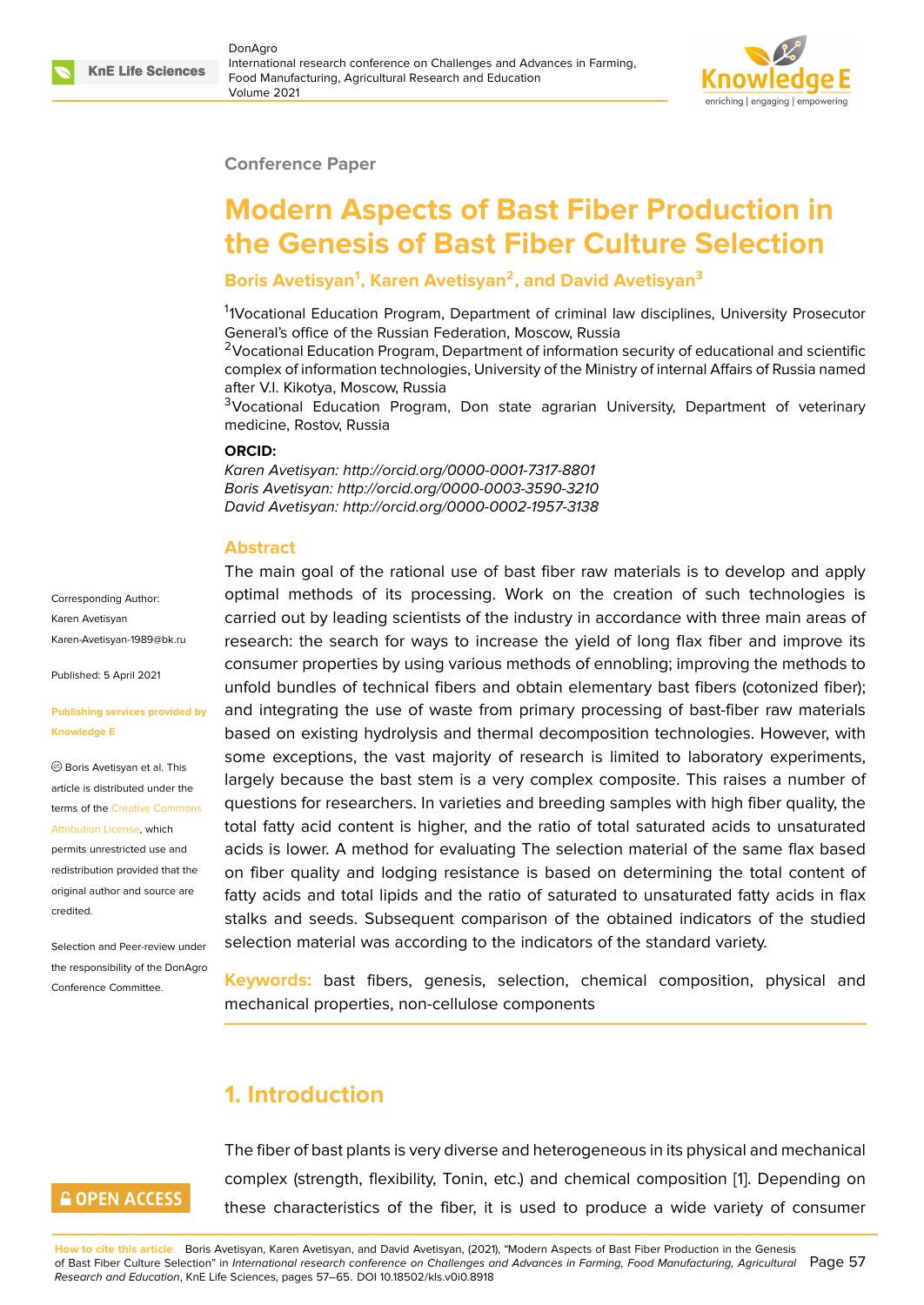properties of textiles – Batiste and burlap, fabric for bed linen and tarpaulins, towels and napkins, canvas and ropes, costume, curtain fabrics and twine. The stems of bast crops are a fairly complex of polymer organic substances. The content of the main components in them varies quite widely depending on the growing conditions and harvesting time. During studies of the chemical composition of the stems of bast crops, the results of which are shown in Figure 1, it was found that they contain components such as cellulose, lignin, water-soluble substances, ash, pectin substances [2].

# **2. Research**

### **2.1. Chemical analysis**

The molecular structure of some of its components, in particular, lignin, has not been fully elucidated, and there is no complete clarity on the issues of bast crystallinity and, in general, its supramolecular structure. In addition, the cellulose itself is a difficult object to study, which is mainly composed of bast fiber, since this natural polymer is insoluble in most known solvents.



**Figure** 1: Chemical composition of the stems of bast-fiber crops (maximum values)

It should be noted that of particular importance for the domestic textile industry is the use of long and short bast fiber for the manufacture of textiles and cotton – like fiber-cotonine suitable for use in the production of mixed yarn and fabrics.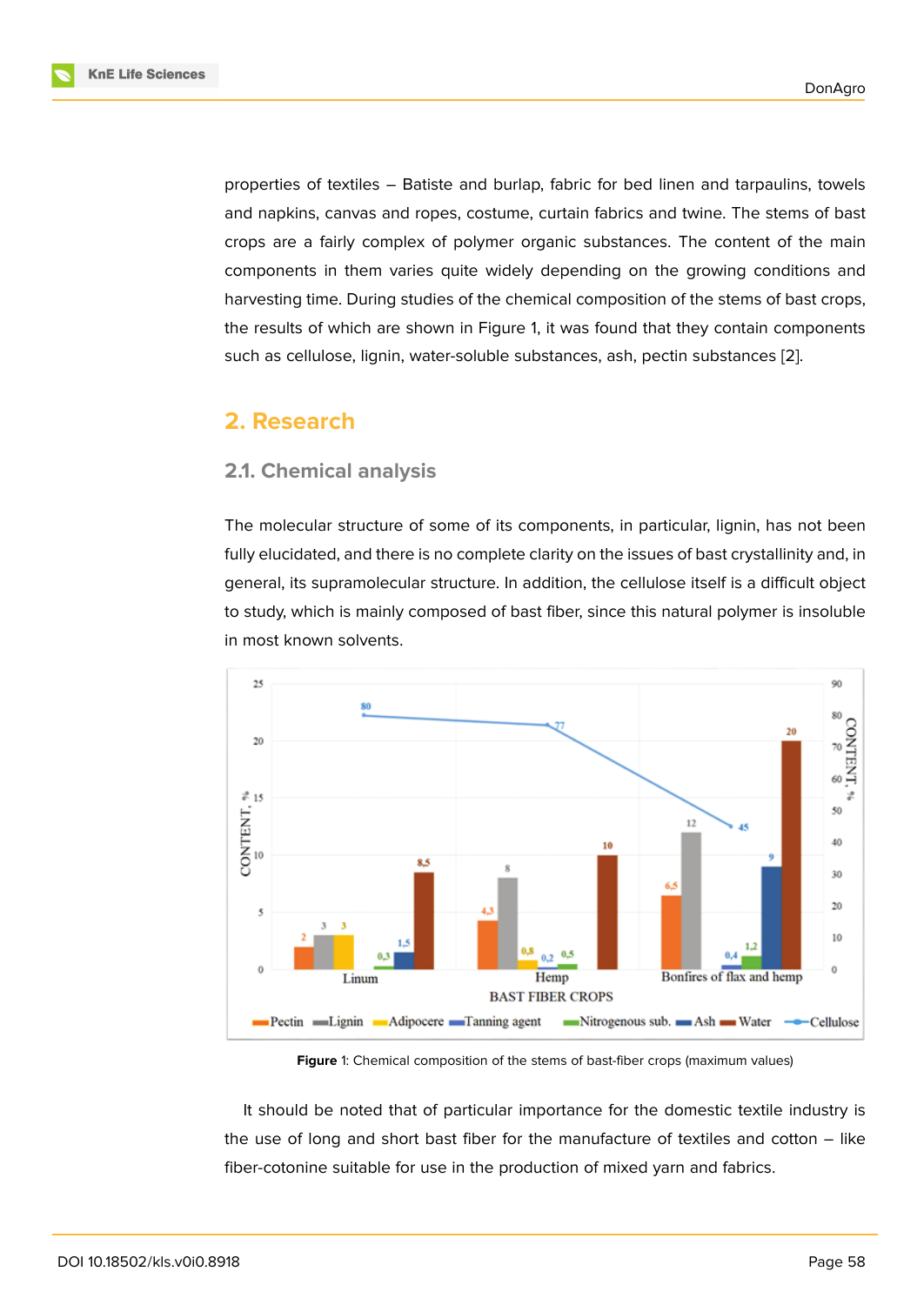### **2.2. Physical and mechanical properties**

The production of cotonized flax yarn mixed with cotton makes it possible to reduce the need for the latter by 30-50 %. At the end of the last century, there was a significant increase in demand for cotonine in various countries of the world. Manufacturers' interest is primarily due to the possibility of expanding the raw material base of natural fibers and partially replacing chemical fibers with cheaper and environmentally friendly raw materials, as well as increasing the variety of popular household products. The use of cotonine for their manufacture allows increasing the volume of bast fiber usage by 25-40%, bringing it to 65-70 % [3]. A comparative characteristic of the physical and mechanical properties of various types of fibers is shown in Figure 2.



**Figure** 2: Comparative characteristics of physical and mechanical properties of various types of fibers (maximum values).

Mechanical processing methods are used to isolate the fiber. The main methods of processing bast crops are considered to be processing of dry and wet trusts, processing of dry and green stems.

Processing dry trusts is the most common method of processing flax and hemp. According to this method, the stems after collecting plants are threshed, removing the seed pods, and then subjected to biological treatment in the fields by spreading or in factories using heat exposure to moisture. In both cases, the task of biological treatment is to destroy the covering and parenchymal tissues surrounding the bast bundles, and thus prepare the stems for easy separation of the fibers from the wood.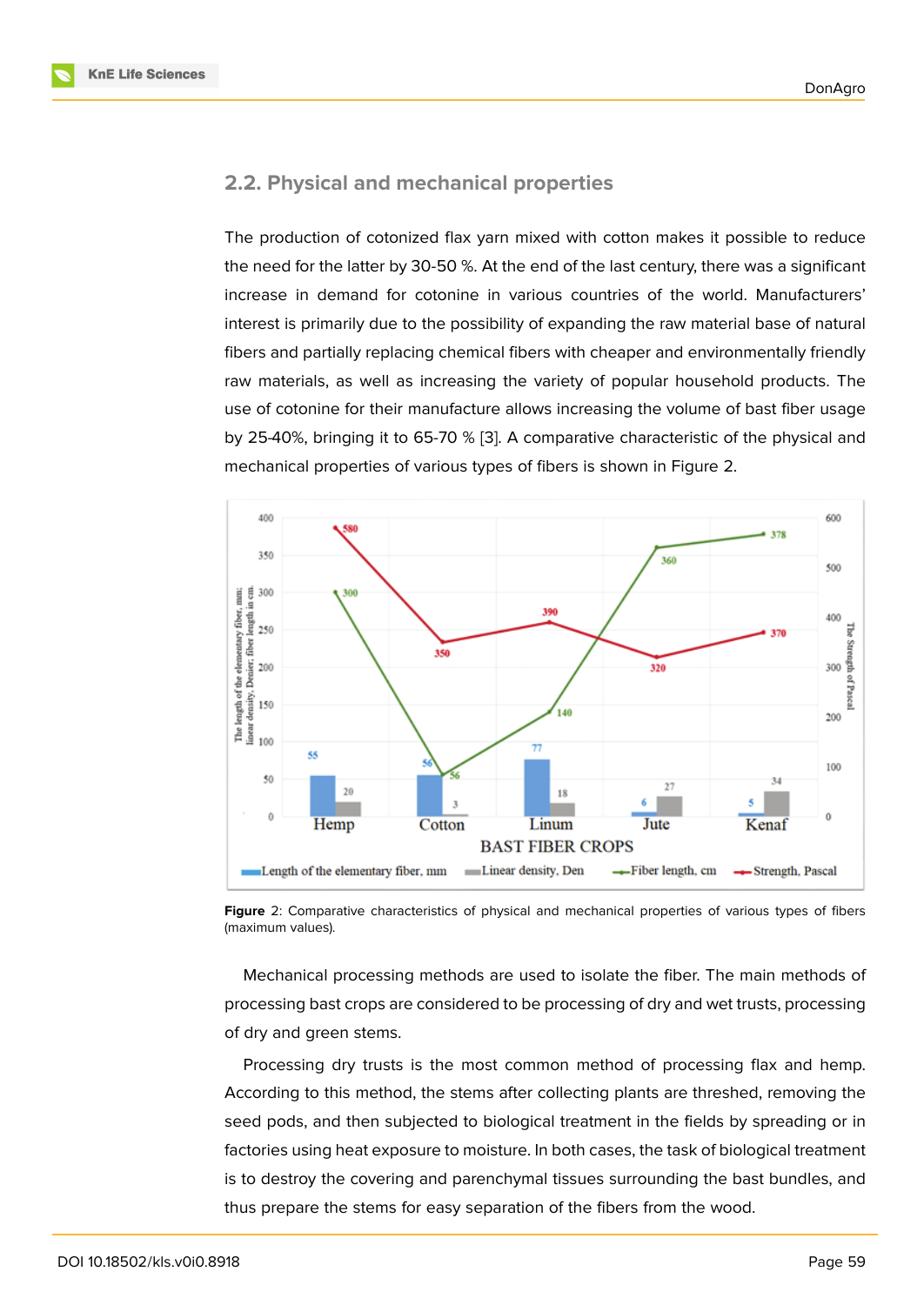Wet tresti treatment is only used for kenaf and jute. In this case, the trust obtained after soaking, do not dry, and immediately processed by a special machine. This method is based on the mechanical separation of fiber from wood in high humidity conditions. However, it is not used for flax and hemp, since the fibers of these crops in wet form have little strength and are easily destroyed during processing.

Processing of dry stems is used in small volumes mainly for flax straw. Unlike other methods, the stems are not subjected to biological destruction before machining. As a result of this process, a bast is extracted from the stems, which is further processed with chemical reagents at one of the subsequent stages of processing for cleaning from the integumentary and parenchymal tissues. The method is characterized by the complexity of separating the bast from the wood, the need to apply more intensive and prolonged mechanical influences, which leads to additional energy costs.

The purpose of all the above processing methods is to extract the largest amount of pure undamaged long fiber from the stems, the proportion of which in the composition of the stems is only 25-30 %. The woody part of the bast stalk-fire is a rather complex of polymer organic substances. The content of the main components in it varies quite widely depending on the growing conditions and harvesting time. As a result of chemical analyses, it was found that the fire contains components such as cellulose, lignin, watersoluble substances, ash and pectin substances. Table 1 shows the percentage of noncellulose components of the woody part of the bast stalk [4].

#### **2.3. Analysis for the presence of non-cellulose components**

Conducted physical and chemical analyses indicate that the fire contains a complex of valuable chemicals, similar in composition to the wood of coniferous and deciduous trees.

In developed foreign countries where flax and hemp processing technologies are applied, the share of waste used as fuel (pellets and briquettes) is significantly reduced, while it is considered more cost-effective to use bonfire for manufacturing industrial and household products.

For example, in Argentina, high-quality paper is produced on the basis of hemp raw materials, in particular stamp and craft cardboard. In Hungary, crushed bast fiber is used as a filler in the manufacture of plastic products, furniture parts, accessories, decorative tiles, and the like.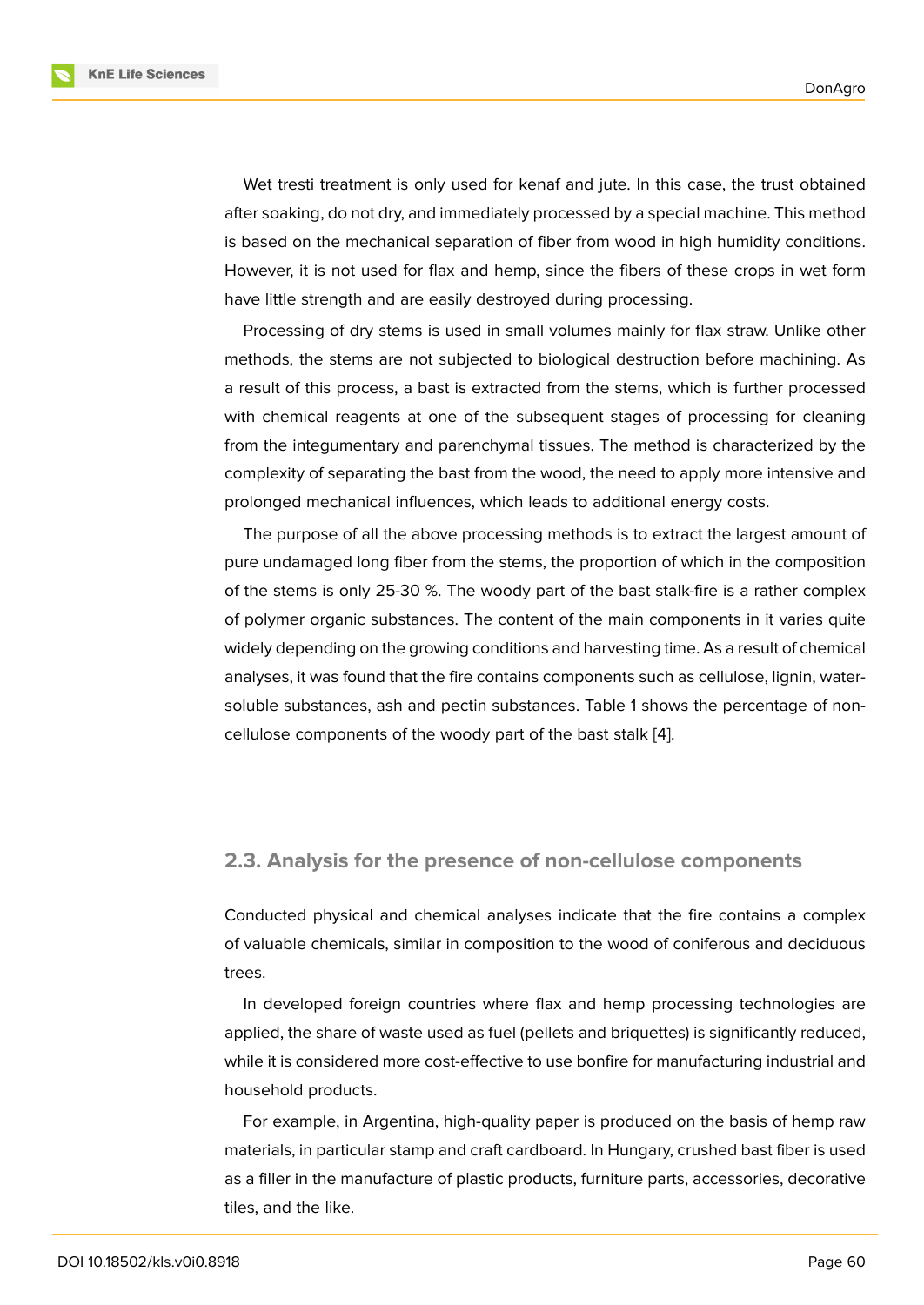| <b>NON-CELLULOSE COMPONENTS</b> | CONTENT, %   |             |
|---------------------------------|--------------|-------------|
|                                 | <b>LINUM</b> | <b>HEMP</b> |
| Ash                             | 2,07         | 2,01        |
| EXTRACTABLE SUBSTANCES          |              |             |
| Ether                           | 1,2          | 2,1         |
| Alcohol benzene                 | 2,7          | 3,3         |
| Hot water                       | 7,3          | 8,8         |
| Cold water                      | 5,8          | 4,5         |
| LIGNIN, INCLUDING               |              |             |
| Acid insoluble                  | 20,5         | 17,9        |
| Acid-soluble                    | 3,3          | 4.4         |
| PECTIN SUBSTANCES, INCLUDING    |              |             |
| Polyuronic acids                | 54,1         | 46,7        |
| Geksogena                       | 31,4         | 30,3        |
| Pentosans                       | 14,4         | 12,4        |

TABLE 1: The content of non-cellulose components in the woody part of the bast stalk.

In Belgium, France and Finland, parts are pressed from bonfires to replace business wood in the production of consumer goods, interior design of public and residential buildings.

In Germany, the possibility of obtaining a liquid fuel substitute for petroleum products from crushed bonfires is being studied.

Analyzing the composition of chemicals that are formed in the bast stalk at different stages of processing, it is possible to make sure that it is advisable to use the waste of processing bast raw materials for the development of resource-saving technologies for hydrolysis and pyrolysis of bonfires and the production of paper, cardboard, charcoal and coal sorbents on their basis, cellulose for the manufacture of acetates, powdered cellulose, monosaccharides for the production of feed yeast and alcohol, lignin for plastics, vanillin, substances with fungicidal properties, etc. [5].

In recent years, the possibility of obtaining polycrystalline silicon based on hemp raw materials, which is used in the electronics industry to produce rectangular multicrystalline blocks, cylindrical crystals, and plates for solar energy [by](#page-8-1) directional crystallization methods, has also been considered. It is mainly used in the manufacture of silicon-based crystal and thin-film photo converters, LCD screens, substrates and process layers of integrated circuits. Most of the ultra-pure polysilicon is obtained from monosilane (a fairly poisonous substance), based only on the fact that this method has proven to be the most economically feasible.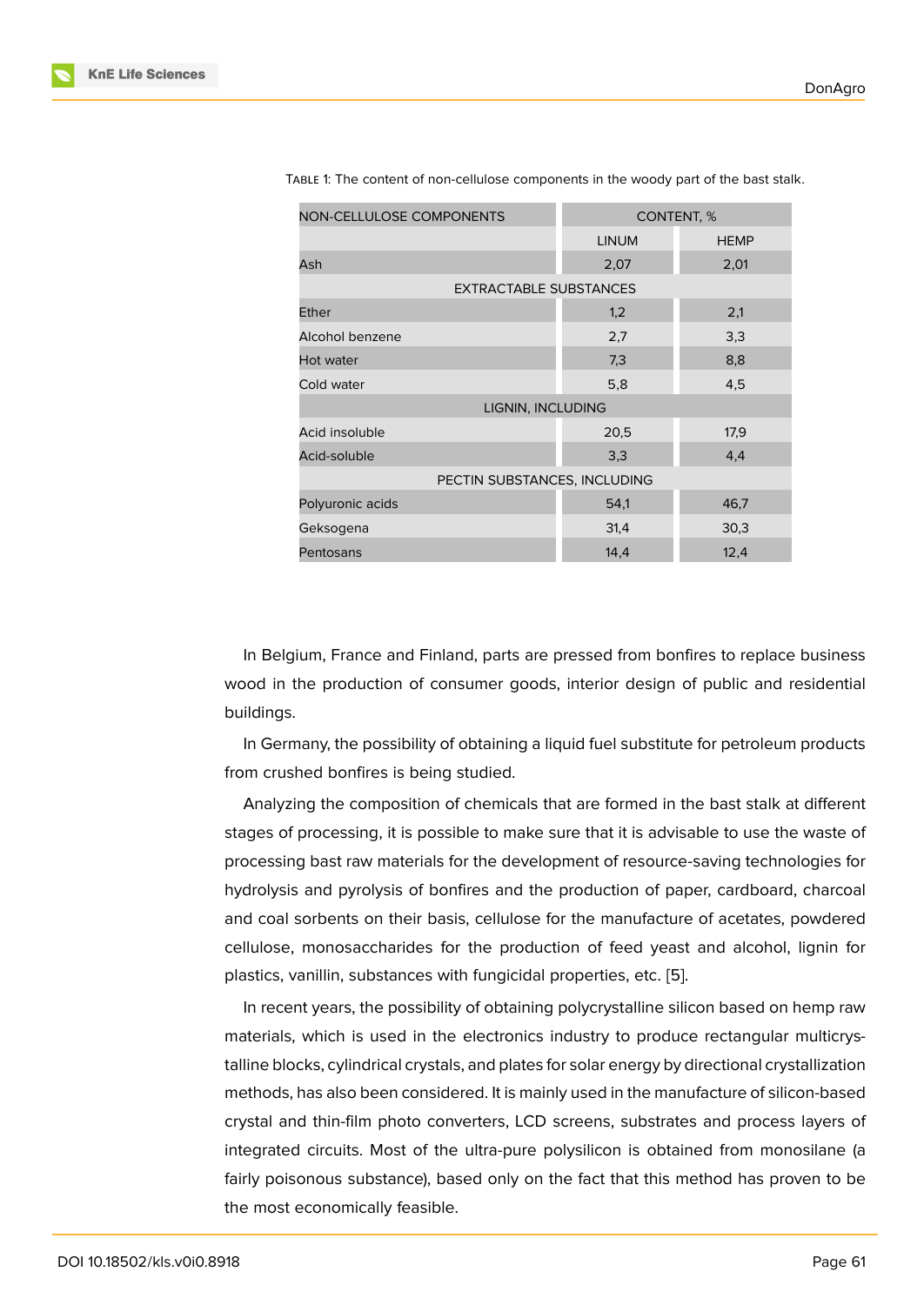The destruction of the stem structures, the violation of the fiber-wood connection, the scrapping and removal of wood in the process of crumpling and flapping are based on certain differences in the properties of the fiber and wood. These natural differences can be greatly enhanced or weakened artificially. Therefore, knowledge of the mechanical properties of the stem as a whole and its individual components is the basis for building a technological process and choosing a particular variant of mechanical actions [6].

# **3. Results**

A careful analysis of the latest theoretical research in this direction has revealed one significant drawback, which is due to the modern requirements of the country's economic development, namely, it concerns the general unification of technical solutions during the processing of bast crops. The technology and equipment for processing raw materials with different initial physical and mechanical characteristics for each of the individual cases are described very carefully in the research works, which causes the use of additional mechanical or chemical effects on the fiber after its primary processing. This leads to a decrease in the technological and economic indicators of the finished product and does not contribute to obtaining the desired result.

Therefore, an urgent task of scientists in the industry is to develop new resourcesaving technologies for processing bast crops, with the production of bast fiber based on an increased degree of purification with predictable geometric parameters, which depends primarily on the growing conditions and post-harvest refinement of raw materials. But this trait is clearly controlled by the plant's genetic systems and is well inherited [7], which is of great importance in breeding work. Therefore, the selection and creation of genetic sources with high levels of elements spinning ability of fibre, as original forms for further work is relevant in the breeding of new varieties with high fiber of improved [qu](#page-8-2)ality.

At the early stages of selection, it is necessary to analyze thousands of breeding samples, and sometimes individual plants on the basis of fiber quality, so the method of determining it should be simple, accessible for mass analysis, which makes it possible to obtain reliable information about the hemp fiber ability when creating a new source material for further selection work.

The importance and relevance of this issue is due to the expediency and need to develop and create laboratory devices for spinning small samples of fiber (5÷10 g) in order to objectively evaluate the selection material on this basis, to identify high-quality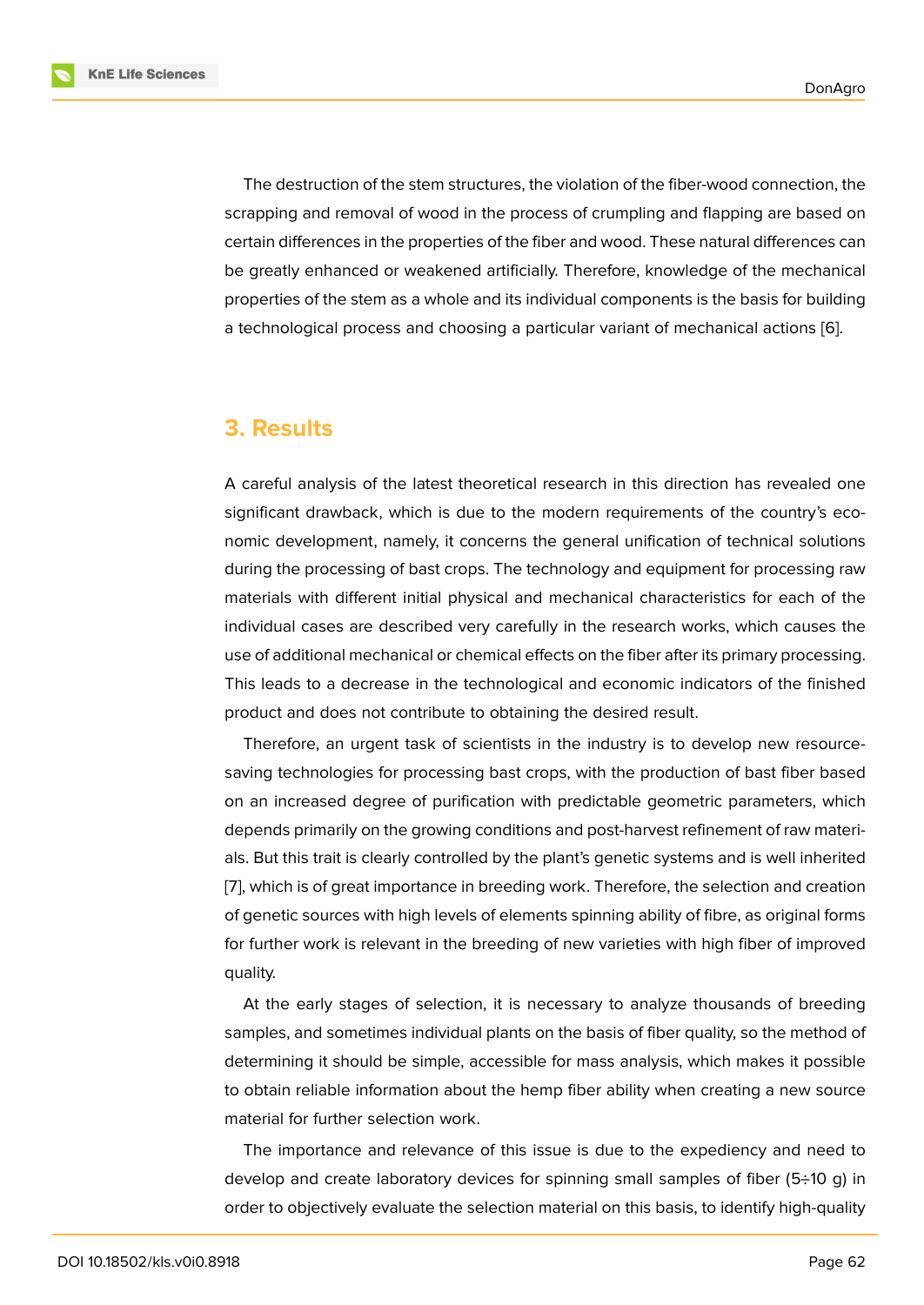samples, and thus accelerate the pace of breeding and introduction into production of new highly productive varieties with high spinning properties.

Fiber quality is a complex indicator and it can not be measured only by metric units of measurement-length, mass, volume, area, etc. Therefore, in search of an objective assessment of fiber quality at the first stages of selection, many scientists have proposed principles for determining a quality trait based on various determinants, sometimes even unrelated to this indicator. Thus, it was found that there is a correlation between the quality and fiber wrapping – the wrapping of high-quality fiber is 2.66, and the wrapping of low-spinning fiber is 4.72 conventional units.

Based on this, a method was developed based on the ratio of the number of elementary fibers on the cross section of the stem to its mass. The higher the ratio, the better the fiber quality.

Later [8] it was proposed to calculate the correlation coefficients between the linear density, flexibility and breaking load of the fiber in different parts of the stem: upper, middle and basal – the higher the coefficients (0.93-0.98), the better the fiber quality.

A co[mp](#page-8-3)rehensive method of determining the quality of fibre on physico-mechanical (density of elementary fiber, lignification of the middle plates) and chemical (content of Hemi-cellulose and lignin in the fiber) indicators based on the densities of elementary fibers (not below the 1.515 g/cm $^3$ ), the woodiness of the median plates (20 %), the content of hemicellulose (within 9.0÷9.5) and lignin (2.5÷3.0 %) for fiber with increased spinning capacity.

Some methods are based on the principle of the structure of the stem on a crosssection in microscopic studies.

Thus, when studying the number and shape of bast bundles, the diameter, shape and density of elementary fibers, the number of lignified fibers, the ratio of the fibrous and woody parts of the stem on a cross-section of the stem, it can be concluded that the anatomical structure of the stem varieties and breeding samples are very different, and it is advisable to evaluate and select the selection material on the basis of «fiber quality».

Thus, a comparative study of the technological assessment of the quality of the fiber and the anatomical structure of the stem can establish that the most optimal are three indicators-the diameter of the elementary fibers, the degree of their variation and the area of fiber bundles. These parameters are not inferior in reliability to technological indicators. It is established that the degree of confidence in breeding research increases if these indicators are applied comprehensively.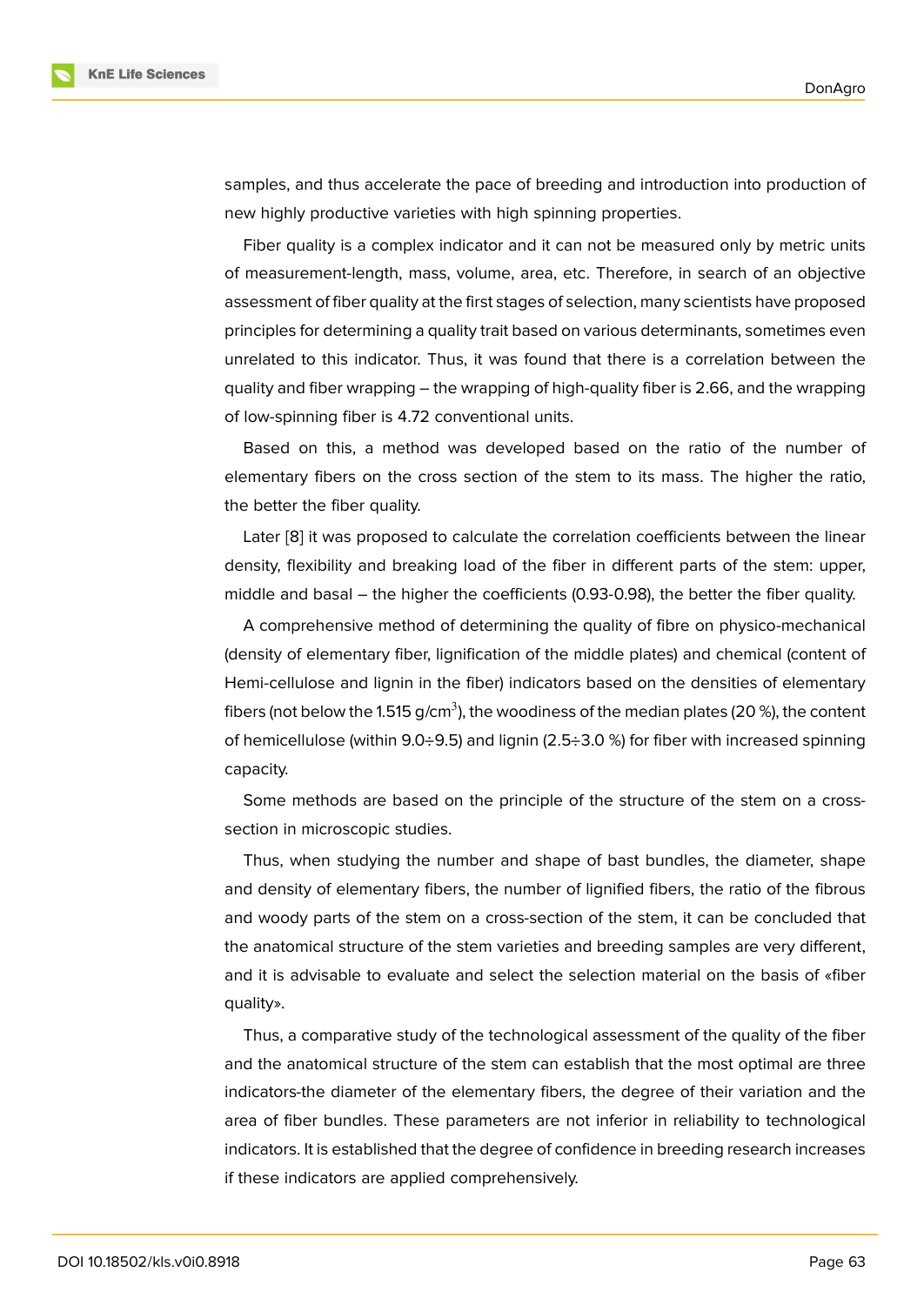The quality of the fiber is better judged by the anatomical structure of the elementary fibers and bast bundles – the smaller the wall thickness and smaller holes in the elementary fibers and the denser the connection of the elementary fibers in the bast bundles, the better the fiber quality.

In addition to the above, a practical interest for fiber quality selection in its early stages is the correlation coefficient between the fiber's toning and flexibility. The higher the correlation coefficient between these indicators, the better the fiber quality.

A number of researchers attribute the quality of fiber at the early stages of selection to the presence of various chemical compounds in the fiber, seeds, and plant stems [9]. In particular, the content of  $K<sub>2</sub>O$  oxide in a unit of dry matter of the fibrous part of the flax stem by chemical analysis, allowed us to conclude that the significance of the mass fraction of potassium in the fiber – the higher this indicator, the better the fiber qual[ity](#page-8-4).

### **4. Conclusion**

Thus, it can be seen that the feature «fiber quality» of bast crops is complex both in its functional purpose and in its definition (measurement). Therefore, to determine the spinning ability of the fiber in the selection of bast plants, different principles were proposed, which we discussed above. All of them are side effects. A direct indicator of the quality of the fiber is its strength during spinning, which in production conditions is expressed in the number of «breaks» per 100 spindles per hour. The most reliable and objective assessment of the quality of the fiber is its spinning on special laboratory spinning equipment, taking into account the indicator of thread breakage, expressed in time. The spinning ability of the fiber is a complex feature that is fundamental in the selection of bast-fiber plants, so as a result of research, several principles for determining the quality of the fiber were proposed, which are based on various indicators, sometimes even unrelated to this feature.

# **Acknowledgement**

The authors would like to thank for support. They are also thankful to all the reviewers who gave their valuable inputs to the manuscript and helped in completing the paper.

# **Conflict of Interest**

The authors have no conflict of interest to declare.